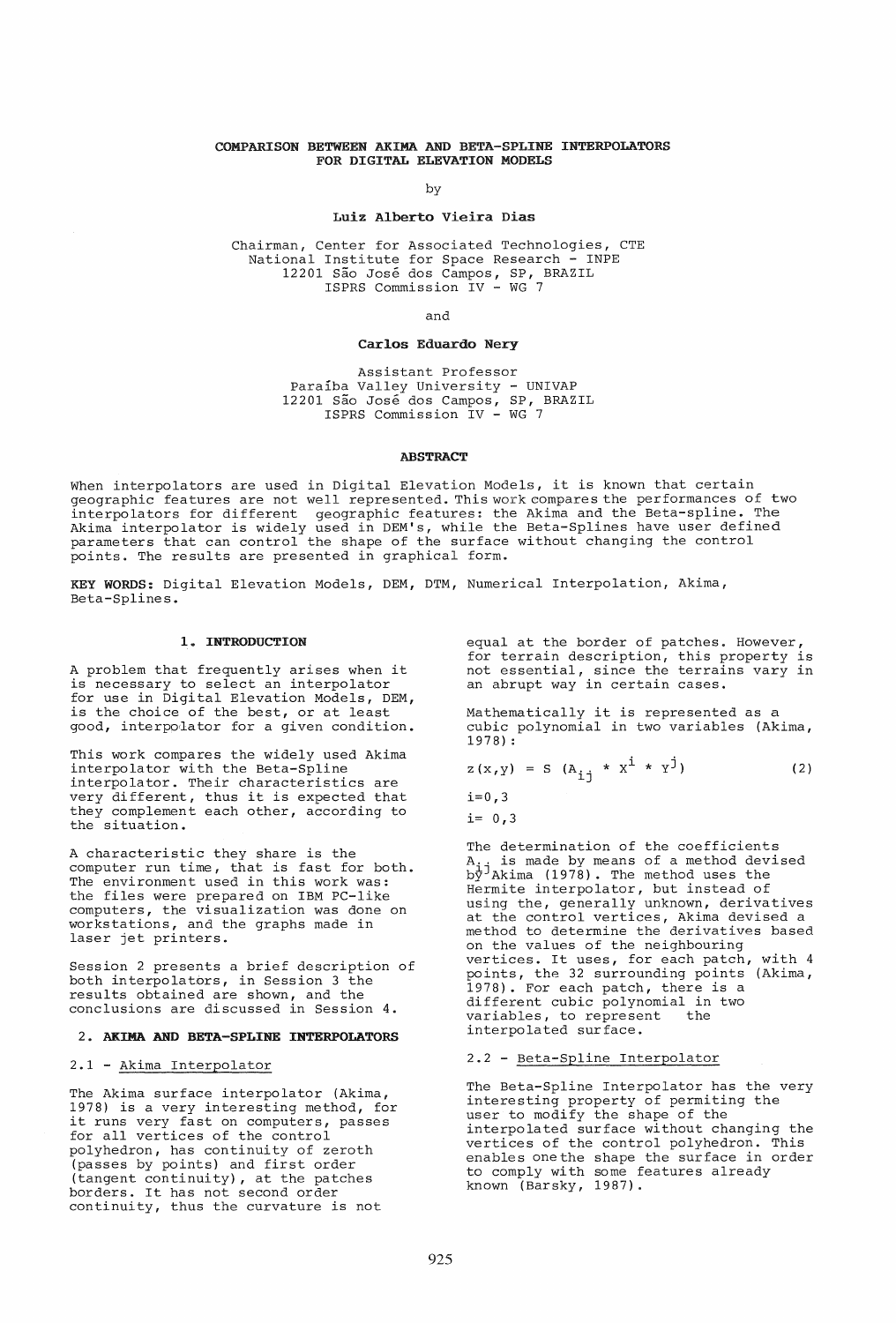Mathematically it is represented as a series, like a Bézier surface (Foley and<br>VanDam 1984). The Beta-spline 1984). The Beta-spline parametric formulation is as below:

q(u,v)=S S (V<sub>ij</sub>\*B<sub>ij</sub>(u,v,betal,beta2)) (1)

 $i=0$ , n-1

 $j=0$ ,  $m-1$ 

where S stands for summation, u and v are the parametric variables, m and n the end parametro variables, when ind . polyhedron control vertices, and B<sub>ii</sub>( ) poryheaten centred versions, and  $\frac{1}{11}$  is depedent on the parameters betal and beta2, that control, respectively, the bias (toward the control vertices with smaller or larger values of u and v) and the tension ("force" that pulls the surface toward the control vertices and stretches it like a tension in a rubber membrane). The bases are not dependent on the position of the control vertices. The interpolated surface lies inside the convex hull formed by the control polyhedron. The surface has zeroth, first and second order geometric continuity, but this can be relaxed by means of double or triple point superimposed to each other.

#### 3. RESULTS

It was selected a terrain with a variety of features. Figure 1 presents a restitution from aereal photography, a courtesy from AERODATA S/A. It was considered as the original data. Figure 2 shows an undersampled part of Figure 1, that was used as control polyhedron.

A patch was chosen for the comparisons. In this patch five tests were performed:

A) An Akima interpolation.

B) Beta-spline interpolation with no tension and no bias (beta1=1, beta2=O). In this case the Beta-spline is reduced to a B-spline (Barsky, 1978).

C) Beta-spline interpolation with moderate bias and no tension, beta1=+8, beta2=O.

D) Beta-spline interpolation with moderate bias to the other side, no tension, betal= $1/8$ , betal= $0$ .

E) Beta-spline interpolation with no bias, high tension beta1=1 and beta2=90. This case approaches a linear interpolation.

Figures 3 to 7 present these cases.

# 4. CONCLUSIONS

It is seen visually that the Beta-splines are a better fit in certain features, are a sector five in cortain roacares,<br>like valleys, rivers and ridges than the Akima, while the Akima is a better interpolator on the average.

The Beta-splines can model the shape of certain features, but since the surface does not pass by the control vertices, the model is positioned "under" the convex hull. This can be compensated, but it is an added complication. There is no automatic way to choose the proper betas, its choice has been dictated by experience. These drawbacks can be overcome with the populatization of the use of Beta-splines, when new procedures may be determined.

There is much more work to be done, including a careful quantitave<br>evaluation. The authors are still working in this subject, and it is hoped that soon further results could be presented.

### 5. ACKNOWLEDGEMENTS

The authors would like to thanks INPE, IBM Brasil, UNIVAP, and AERODATA for valuable. support during the duration of this research.

## 6. BIBLIOGRAPHY

AKIMA, H., 1978. A Method of Bivariate Interpolation and Smooth Surface Fitting for Irregularly Distributed Data Points. ACM Transactions on Mathematical Software, volume 4, pgs 148-159.

BARSKY, B.A., 1987. Computer Graphics and Geometric Modelling Using Beta-splines. Springer-Verlag, New York, NY, USA.

FOLEY, J.D., and VanDam, A., 1984. Fundamentals of Interactive Computer Graphics. Addison-Wesley, Reading, MA, USA.



Fig. 1 - Original Data Set.